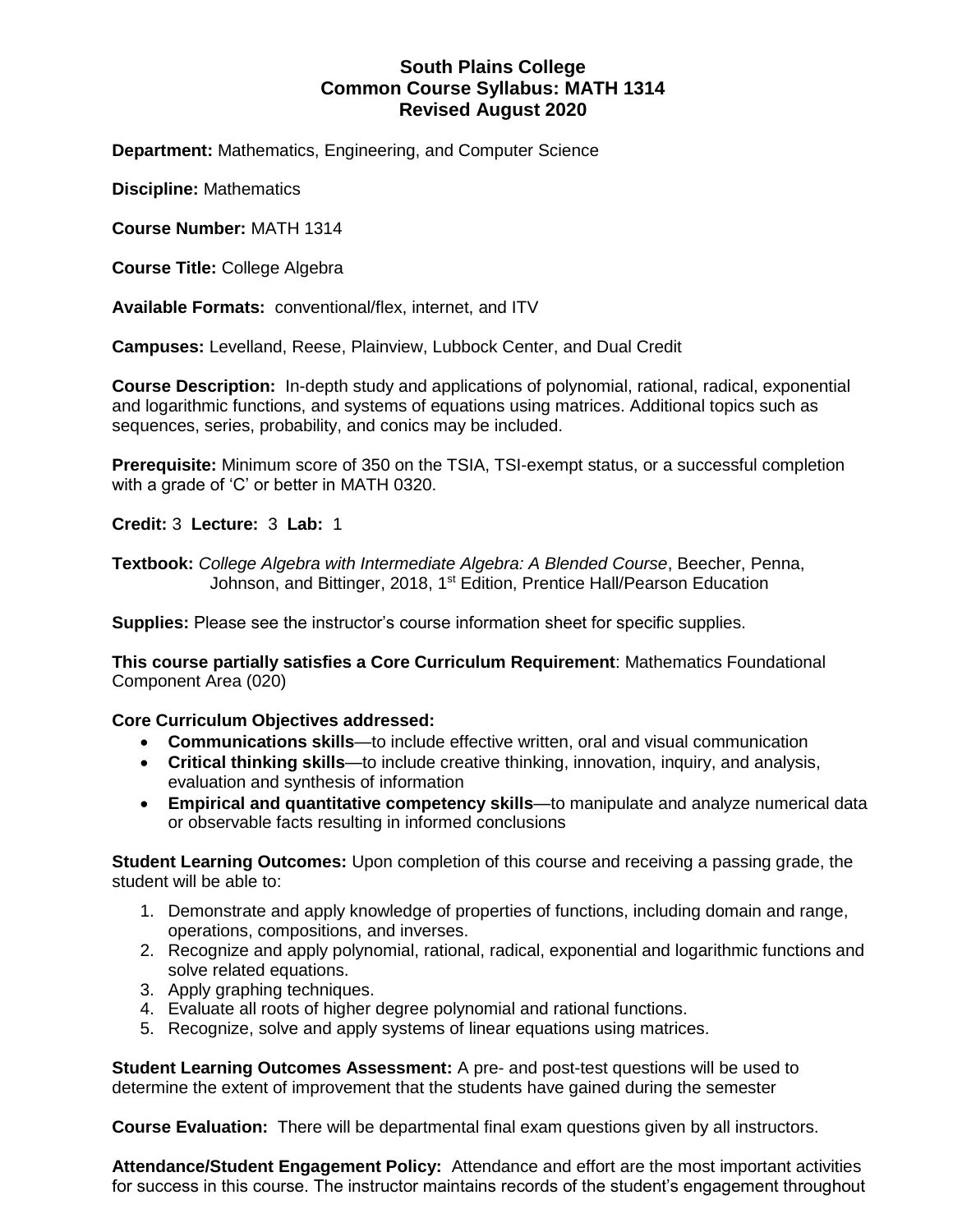the semester. The student will be allowed to miss twenty percent (20%) of class assignments for the semester, *for any reason*. Should this number be exceeded, the instructor has the right to drop the student with a grade of F or an X, depending on the instructor's discretion.

Plagiarism violations include, but are not limited to, the following:

- 1. Turning in a paper that has been purchased, borrowed, or downloaded from another student, an online term paper site, or a mail order term paper mill;
- 2. Cutting and pasting together information from books, articles, other papers, or online sites without providing proper documentation;
- 3. Using direct quotations (three or more words) from a source without showing them to be direct quotations and citing them; or
- 4. Missing in-text citations.

Cheating violations include, but are not limited to, the following:

- 1. Obtaining an examination by stealing or collusion;
- 2. Discovering the content of an examination before it is given;
- 3. Using an unauthorized source of information (notes, textbook, text messaging, internet, apps) during an examination, quiz, or homework assignment;
- 4. Entering an office or building to obtain an unfair advantage;
- 5. Taking an examination for another;
- 6. Altering grade records;
- 7. Copying another's work during an examination or on a homework assignment;
- 8. Rewriting another student's work in Peer Editing so that the writing is no longer the original student's;
- 9. Taking pictures of a test, test answers, or someone else's paper.

**COVID Syllabus Statement:** Should be provided by the Vice-President of Student Services over email.

**Student Code of Conduct Policy**: Any successful learning experience requires mutual respect on the part of the student and the instructor. Neither instructor nor student should be subject to others' behavior that is rude, disruptive, intimidating, aggressive, or demeaning**.** Student conduct that disrupts the learning process or is deemed disrespectful or threatening shall not be tolerated and may lead to disciplinary action and/or removal from class.

**Diversity Statement:** In this class, the teacher will establish and support an environment that values and nurtures individual and group differences and encourages engagement and interaction. Understanding and respecting multiple experiences and perspectives will serve to challenge and stimulate all of us to learn about others, about the larger world and about ourselves. By promoting diversity and intellectual exchange, we will not only mirror society as it is, but also model society as it should and can be.

**Disability Statement:** Students with disabilities, including but not limited to physical, psychiatric, or learning disabilities, who wish to request accommodations in this class should notify the Disability Services Office early in the semester so that the appropriate arrangements may be made. In accordance with federal law, a student requesting accommodations must provide acceptable documentation of his/her disability to the Disability Services Office. For more information, call or visit the Disability Services Office at Levelland (Student Health & Wellness Office) 806-716-2577, Reese Center (Building 8) 806-716-4675, or Plainview Center (Main Office) 806-716-4302 or 806-296- 9611.

**Nondiscrimination Policy:** South Plains College does not discriminate on the basis of race, color, national origin, sex, disability or age in its programs and activities. The following person has been designated to handle inquiries regarding the non-discrimination policies: Vice President for Student Affairs, South Plains College, 1401 College Avenue, Box 5, Levelland, TX 79336. Phone number 806-716-2360.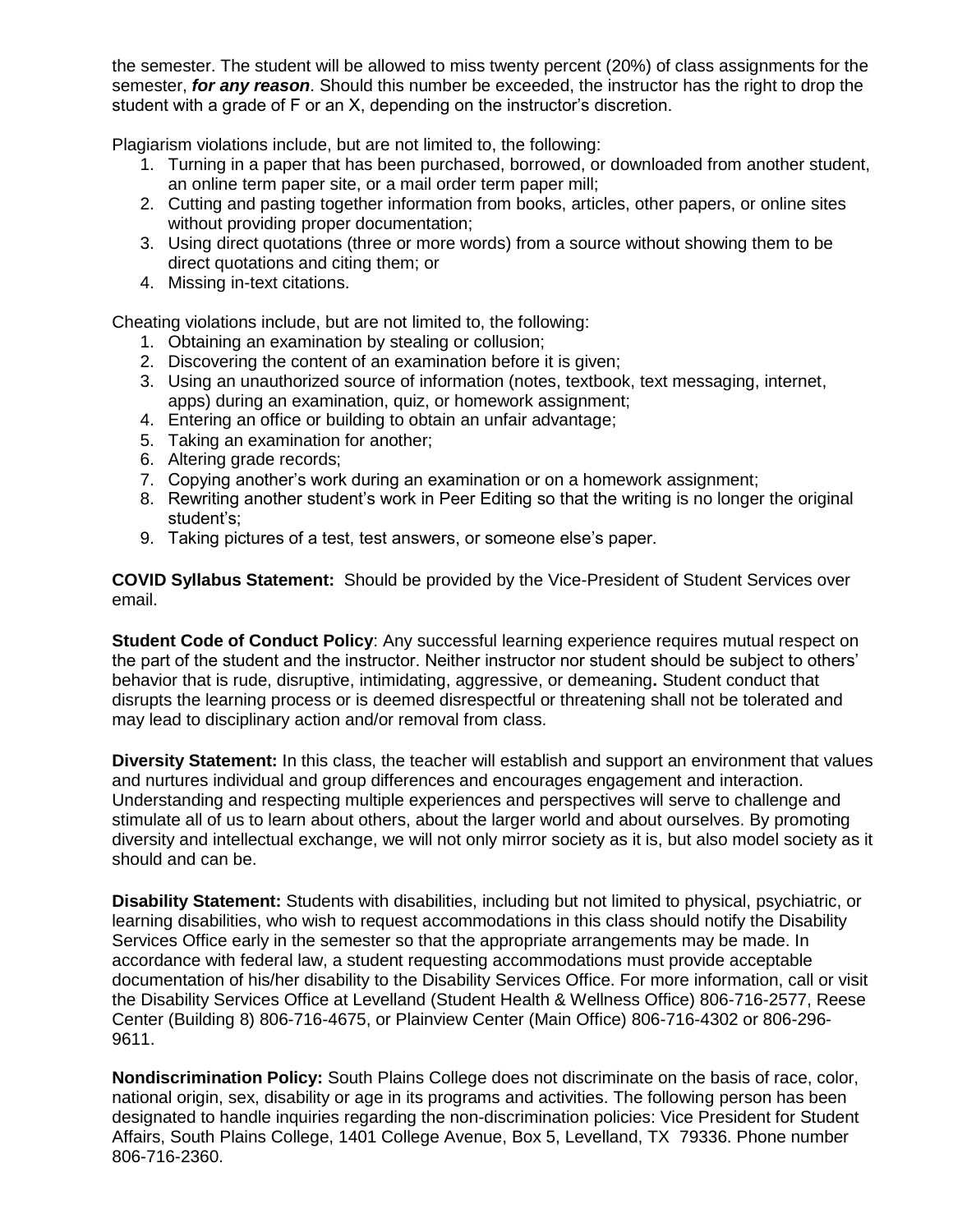**Title IX Pregnancy Accommodations Statement:** If you are pregnant, or have given birth within six months, Under Title IX you have a right to reasonable accommodations to help continue your education. To [activate](http://www.southplainscollege.edu/employees/manualshandbooks/facultyhandbook/sec4.php) accommodations you must submit a Title IX pregnancy accommodations request, along with specific medical documentation, to the Director of Health and Wellness. Once approved, notification will be sent to the student and instructors. It is the student's responsibility to work with the instructor to arrange accommodations. Contact the Director of Health and Wellness at 806-716-2362 or [email](http://www.southplainscollege.edu/employees/manualshandbooks/facultyhandbook/sec4.php) [cgilster@southplainscollege.edu](mailto:cgilster@southplainscollege.edu) for assistance.

**Campus Concealed Carry**: Texas Senate Bill - 11 (Government Code 411.2031, et al.) authorizes the carrying of a concealed handgun in South Plains College buildings only by persons who have been issued and are in possession of a Texas License to Carry a Handgun. Qualified law enforcement officers or those who are otherwise authorized to carry a concealed handgun in the State of Texas are also permitted to do so. Pursuant to Penal Code (PC) 46.035 and South Plains College policy, license holders may not carry a concealed handgun in restricted locations. For a list of locations and Frequently Asked Questions, please refer to the Campus Carry page at: <http://www.southplainscollege.edu/campuscarry.php>

Pursuant to PC 46.035, the open carrying of handguns is prohibited on all South Plains College campuses. Report violations to the College Police Department at 806-716-2396 or 9-1-1.

**SPC Bookstore Price Match Guarantee Policy:** If you find a lower price on a textbook, the South Plains College bookstore will match that price. The difference will be given to the student on a bookstore gift certificate! The gift certificate can be spent on anything in the store.

If students have already purchased textbooks and then find a better price later, the South Plains College bookstore will price match through the first week of the semester. The student must have a copy of the receipt and the book has to be in stock at the competition at the time of the price match.

The South Plains College bookstore will happily price match BN.com & books on Amazon noted as *ships from and sold by Amazon.com*. Online marketplaces such as *Other Sellers* on Amazon, Amazon's Warehouse Deals, *fulfilled by* Amazon, BN.com Marketplace, and peer-to-peer pricing are not eligible. They will price match the exact textbook, in the same edition and format, including all accompanying materials, like workbooks and CDs.

A textbook is only eligible for price match if it is in stock on a competitor's website at time of the price match request. Additional membership discounts and offers cannot be applied to the student's refund.

Price matching is only available on in-store purchases. Digital books, access codes sold via publisher sites, rentals and special orders are not eligible. Only one price match per title per customer is allowed.

Note: The instructor reserves the right to modify the course syllabus and policies, as well as notify students of any changes, at any point during the semester.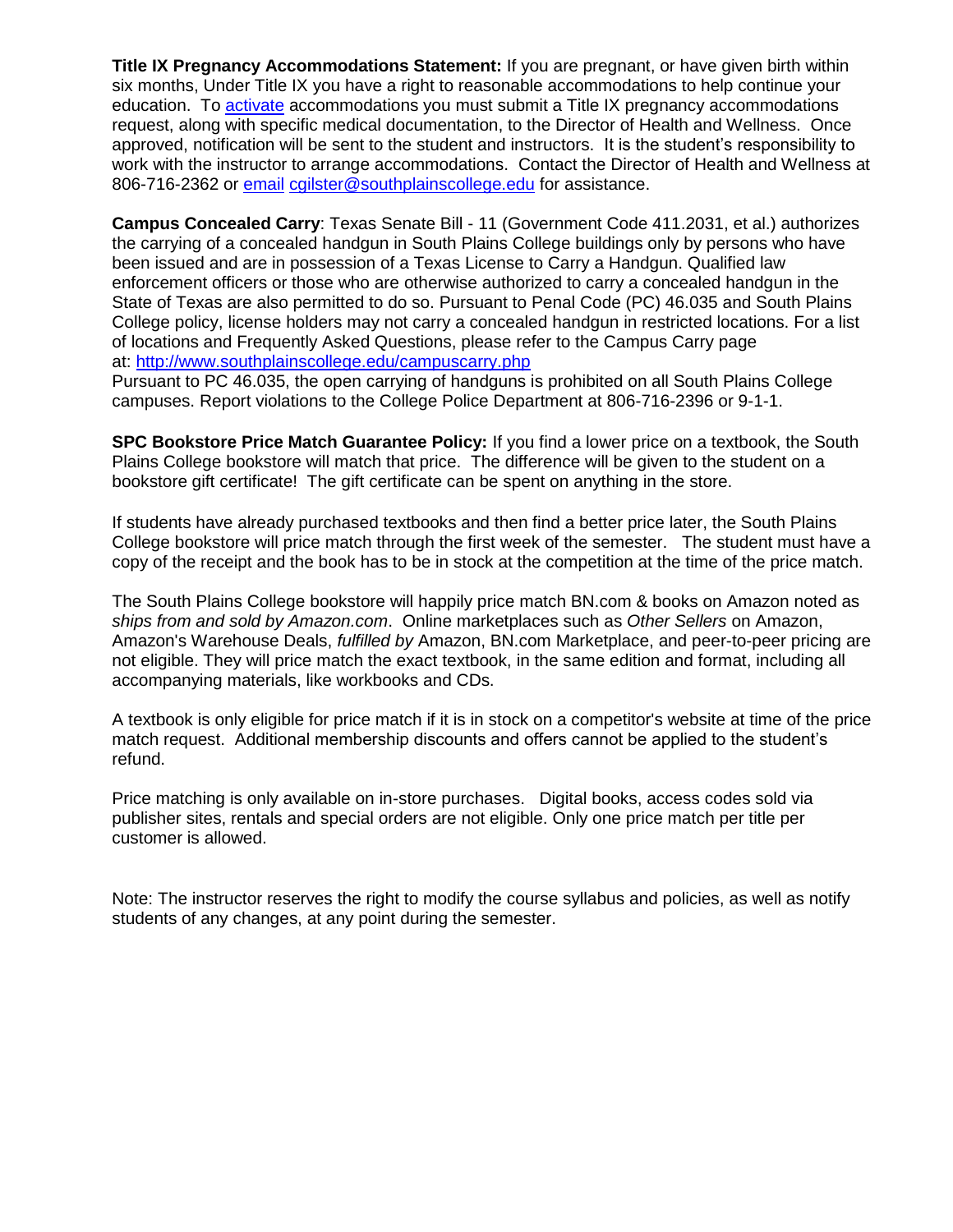# **Proctorio Syllabi Description - US Higher Education**

# **Proctorio is a Learning Integrity Platform**

This course will use Proctorio, a remote proctoring solution designed to protect the integrity of this course's assessments.

# **Equity and Fairness**

The reason I've chosen Proctorio for this course is to make education more equal, by giving each student an opportunity to earn the grades they deserve. The US Federal Government also requires that all schools have a process in place for verifying student identity to protect against Federal Student Aid (FSA) fraud.

# **Privacy**

Proctorio is a trusted platform for remote proctoring because of its commitment to student privacy. Proctorio uses single sign-on through our LMS and only I or approved individuals, here at our institution, will have access to your exam data. Proctorio never requires personally identifiable information from students and Proctorio will never sell your data to third parties. Read more about [Proctorio's approach to privacy](https://proctorio.com/about/personal-data-protections).

# **Security**

Proctorio only runs as an extension in your browser. This means that Proctorio works within a sandbox and has limited access to your computer system unlike traditionally installed software applications that have complete access to your computer's hard drive, or other resources.

Proctorio only runs while you are taking your exam. After your exam ends, you may uninstall the extension by right-clicking on it, to bring you peace of mind. Just remember, you'll need to reinstall the extension again before starting your next exam.

All student data is kept safe using zero-knowledge encryption, meaning student data is scrambled and unreadable by anyone outside of our institution's learning platform. Even Proctorio cannot see your exam data. Read more about [Proctorio security.](https://proctorio.com/about/personal-data-protections)

# **Getting Started**

Before getting started on your first exam, make sure to follow the instructions in [Proctorio's Quick](https://cdn.proctorio.com/guides/generic/test-taker/getting-started.pdf)  [Start Test Taker Guide](https://cdn.proctorio.com/guides/generic/test-taker/getting-started.pdf) for the extension. To verify your computer system meets the requirements, take the practice quiz. This will ensure that everything will run smoothly on the day of the exam. (This guide is in the Course Information folder on our Blackboard course also.)

If after reading the Quick Start Test Taker Guide if you have any trouble while using Proctorio, you can reach out to Proctorio support for troubleshooting. Proctorio support is available 24/7 and can assist in troubleshooting any extension related issues before, during and after your exam. You can contact Proctorio support via email at [support@proctorio.com](mailto:support@proctorio.com) or by starting a live chat by clicking the Proctorio extension's shield icon.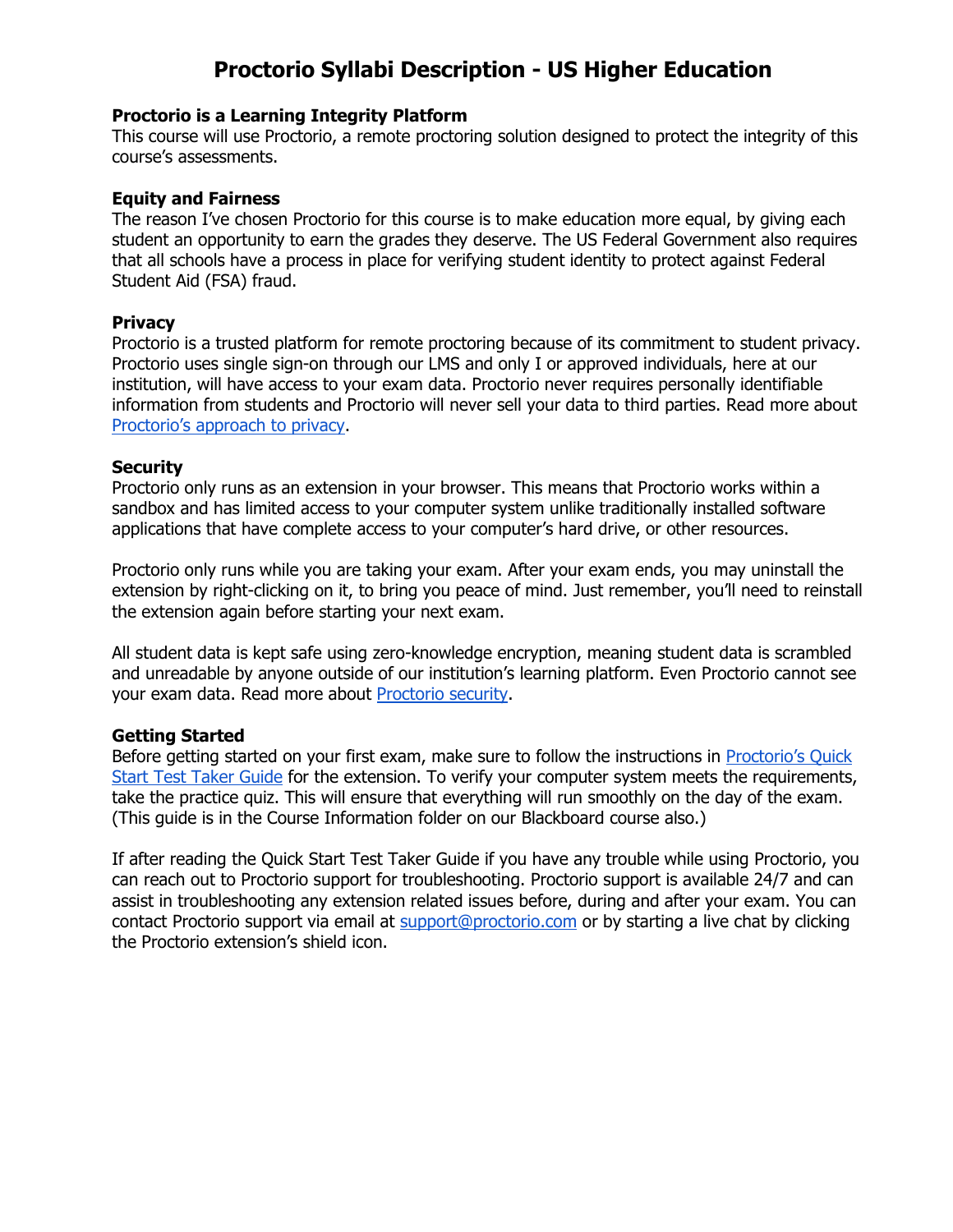# **COURSE SPECIFIC INFORMATION FOR MATH1314 sections 202, 204, 206, and 208**

**Instructor:** Phyllis Cormier **Email:** [pcormier@southplainscollege.edu](mailto:pcormier@southplainscollege.edu) **Office:** Reese Center, Building 2 Rm 223B Phone: (806)716-2797

### **Office Hours:**

| Monday                   | Tuesdav                                | Wednesdav        | Thursday                   | Friday          |
|--------------------------|----------------------------------------|------------------|----------------------------|-----------------|
| $10:20 - 10:50$ AM       | 10:30 AM-12:15 PM   $10:20 - 10:50$ AM |                  | $10:30 - 12:15 \text{ PM}$ | $9:00-10:30$ AM |
| Virtual                  | Virtual                                |                  |                            | Virtual         |
| $2:50 - 3:20 \text{ PM}$ | $2:50 - 3:20 \text{ PM}$               | $2:50 - 3:20$ PM | $2:50 - 3:20$ PM           |                 |
|                          |                                        | Virtual          |                            |                 |

The location of virtual office hours will be posted in the Office Hours tab on the tool bar on the left side of our Blackboard course. Appointments may also be made at times other than those listed above in person or on Blackboard Collaborate. You may make an appointment through email, in person, or by calling or by using the Calendly widget on the Course Content section of our Blackboard course.

**Textbook:** The textbook is not required but you may choose to purchase it for reference. The textbook referenced in this course will be the following:

• Beecher, J., Penna, J., Johnson, B., and Bittinger, M., (2017). College Algebra with Intermediate Algebra: A Blended Course, 1<sup>st</sup> ed. Boston: Pearson. ISBN 978-0-13-455526-3.

You may also consider referencing

- Blitzer, R. (2017). College Algebra, 7<sup>th</sup> ed. New Jersey: Pearson Prentice Hall. ISBN 978-0-134-46916-4. OR
- Blitzer, R. (2013). College Algebra, 6<sup>th</sup> ed. New Jersey: Pearson Prentice Hall. ISBN 978-0-321-78228-1.

**Class Structure:** This course is a flex course. All instructional material is on Blackboard. Each unit in Blackboard has assignments followed by notes with video links to teach the material. You are expected to watch the videos and fill in the notes before you come to class each week. You will meet for class once or twice a week depending on enrollment. During class, you will have time to ask questions and do lab work/ quizzes. If you are unable to attend class for any reason, the lab work/quizzes can be done online.

**Class Attendance**: If the class reaches enrollment that exceeds the room capacity with social distancing, you will receive an email no later than Friday August 21<sup>st</sup> from SignUpGenius where you must choose which day of the week you will attend class. If you do not choose a day, one will be chosen for you. You will attend on the chosen day of the week only from that point through the end of the semester, unless otherwise notified.

### **Assignments & Grading:**

Homework: Assignments will be made according to the course outline. Both assignments for the week will be due on Friday at 11:59 PM.

Turning in Assignments: In Blackboard, each assignment has 2 files attached. The first file contains the problems that you will work for that assignment. The second file contains the answers to those problems. You must show all work for credit. You will need to submit your homework as a pdf uploaded to the assignment in Blackboard. Choose one of the following options before class begins on Monday so you are prepared to turn in your first assignment on Friday August 28<sup>th</sup>.

### Possible options for making a pdf:

*OneDrive*: All students have a free OneDrive account with their Office365 account. There is a free OneDrive app that will make a pdf of your work with your phone or tablet and will sync with your OneDrive account. This is one video I found that may help you with this.

[https://support.office.com/en-us/article/scan-a-whiteboard-document-business-card-or-photo-in-onedrive-for](https://support.office.com/en-us/article/scan-a-whiteboard-document-business-card-or-photo-in-onedrive-for-ios-7b5425d5-754f-4201-b88f-13fc765d7d3a)[ios-7b5425d5-754f-4201-b88f-13fc765d7d3a](https://support.office.com/en-us/article/scan-a-whiteboard-document-business-card-or-photo-in-onedrive-for-ios-7b5425d5-754f-4201-b88f-13fc765d7d3a)

There is also a file on Blackboard in the Course Information folder that will help you use this resource.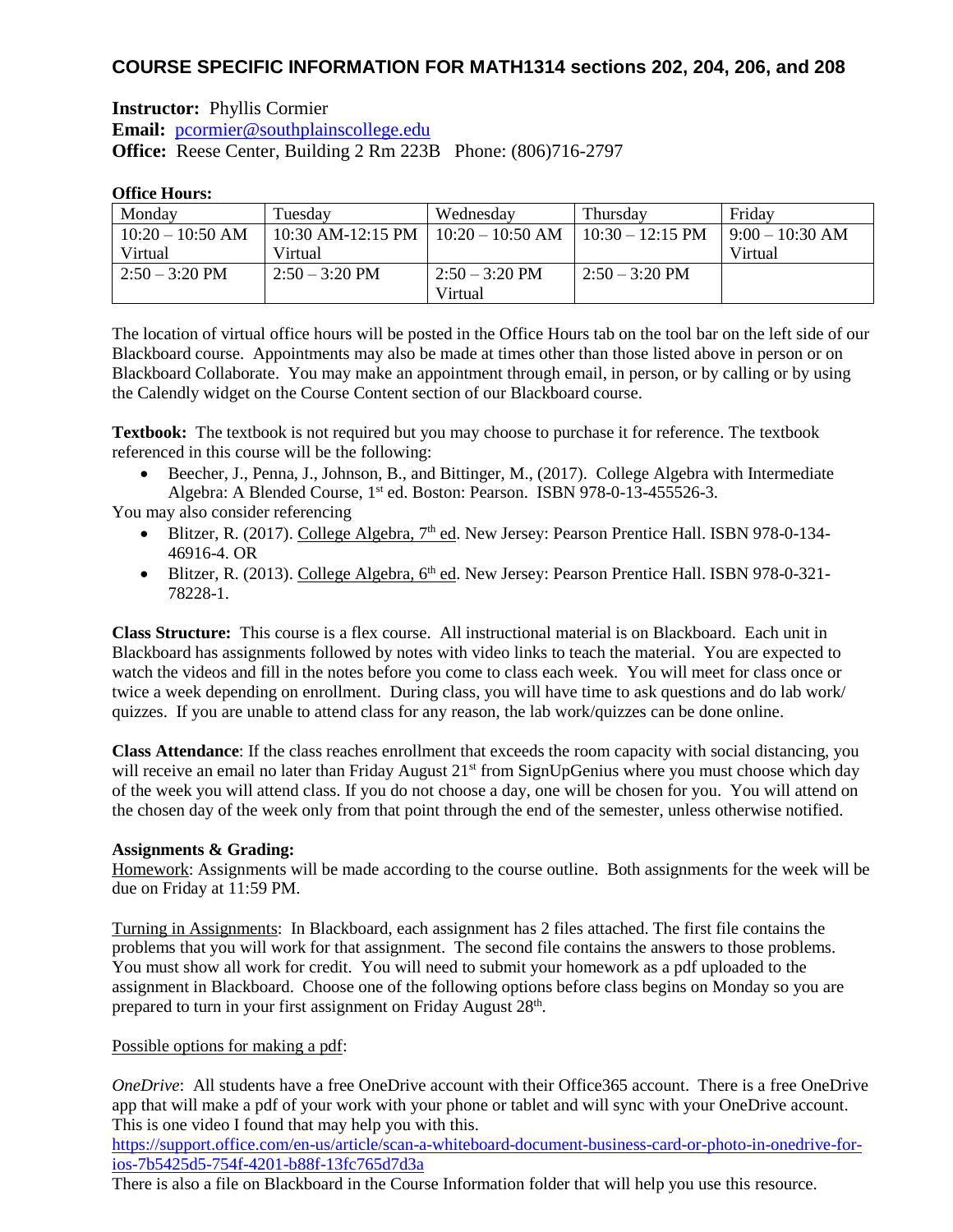*Camscanner:* This is also a good option. The video explains how to use the scanner. Many people are already using this one. <https://www.youtube.com/watch?v=pc7dkXaer2s>

*Scannable*: This is another option. You may use any tool you like to make a pdf. <https://www.youtube.com/watch?v=RoAYGhtbdkI>

Assignment Grades: Each assignment is worth 5 points. You will receive 3 points for turning the assignment in with all problems attempted and all work shown. There is no excuse for leaving a question blank. Plan ahead to have your work completed to the best of your knowledge at least one day before it is due. This will allow time for you to ask questions. The other 2 points will come from the problems that I specifically grade to determine if you are able to clearly communicate how to solve the problem. **Work must be shown on separate paper to receive credit.** The answers to homework problems are on Blackboard so your job is to show me that you understand why that is the answer. Late assignments will be accepted for a completion grade only (3 pts) and must have all work shown. Again, there is no excuse for leaving a question blank.

Lab work & Quizzes: Each class period on weeks where you are not taking an exam, you will have either lab work or a quiz. These consist of  $2 - 5$  problems over that week's assignments. Lab work and quizzes are worth 20 points each. At least one quiz will be given online to prepare to take exams using Proctorio.

Exams: You may use a scientific or graphing calculator on the exams but calculators on cell phones will not be permitted. The use of any websites or apps during exams is considered cheating and may result in a zero on the exam. No one should be with you while you are taking the exam. The presence of another person may be considered cheating and may result in a zero on the exam. We will be using Proctorio through Blackboard to securely proctor exams that are given online. You must be able to show your work space while taking the exams to receive credit for the exams. An explanation of how to do this is in the Course Information tab located on the tool bar in Blackboard. Some exams may be given during class time. There will be 5 exams.

#### Online exam guidelines:

- 1. Print the template provided for the exam.
- 2. Sign on to Blackboard and navigate to the exam.
- 3. Proctorio will have you perform some checks on your computer and show your ID.
- 4. Before beginning the exam, hold the formula sheet (front and back) up to the camera.
- 5. Show your work space. Your hands and paper should be visible on the video throughout the exam.
- 6. Show your cell phone. It should also be visible throughout the exam but should not be touched until the end.
- 7. Show all work in the space provided on the template.
- 8. When you have completed the exam, use your cell phone to make pdf's of your work. Do this while the timer is still running and the camera is showing you making the pdf's.
- 9. Email your work to [pcormier@southplainscollege.edu](mailto:pcormier@southplainscollege.edu)
- 10. Click submit on the exam.

#### Determining Grades:

| Homework (5 pts per assignment for 24 assignments)                |            |
|-------------------------------------------------------------------|------------|
| Quizzes/Lab work (20 pts each, 1 each week when there is no exam) |            |
| Exam 1                                                            | $125$ pts  |
| Exam 2                                                            | $125$ pts  |
| Exam 3                                                            | $125$ pts  |
| Exam 4                                                            | $125$ pts  |
| Final Exam                                                        | $175$ pts  |
| Total possible points                                             | $1015$ pts |

Your accumulated points in the course will determine the letter grade posted on your transcript. This grade is determined by the following scale: